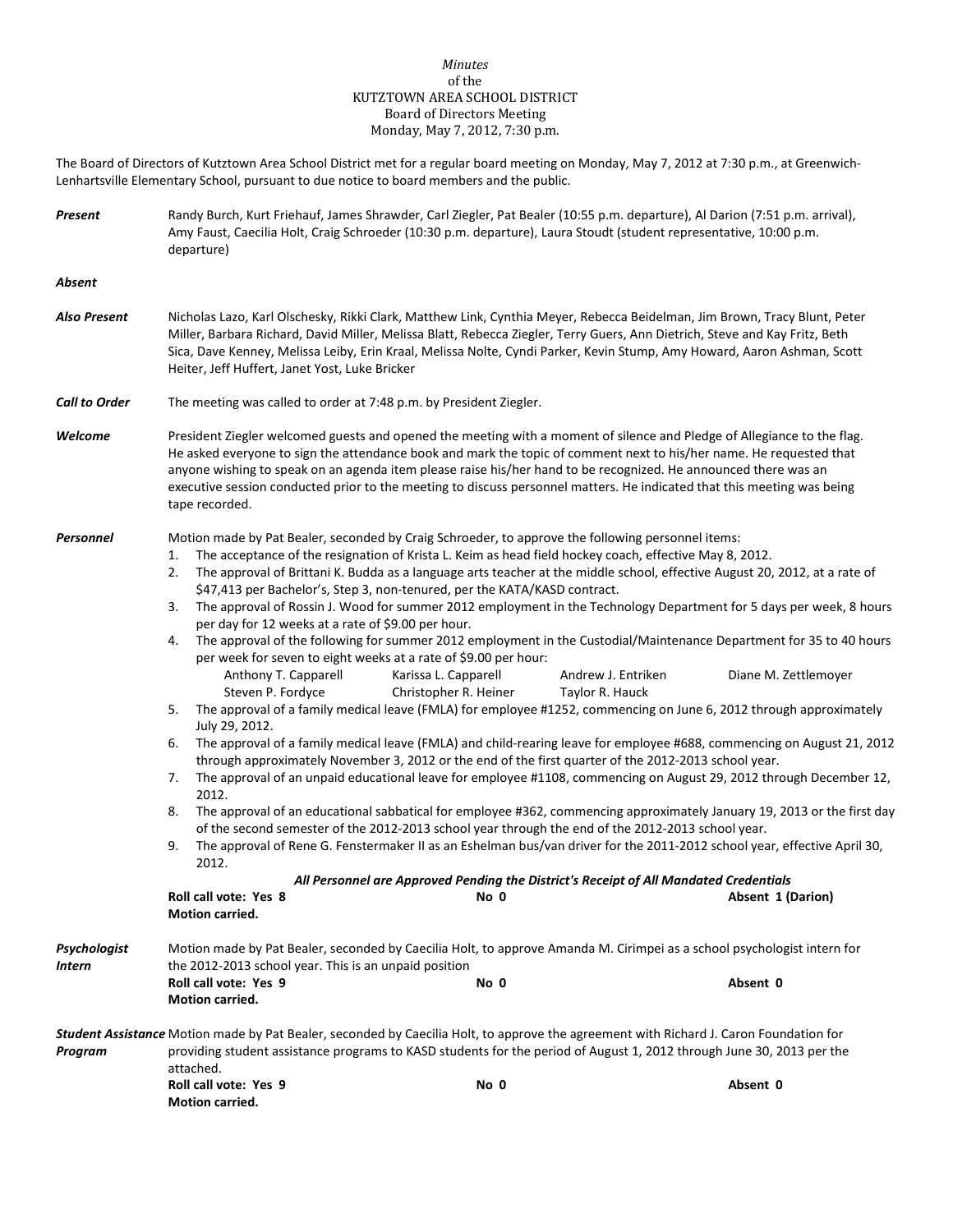| May 7, 2012<br>Page 2 of 4                                            | <b>KASD Board of Directors Meeting Minutes</b>                                                                                                                                                                                                                                                                                                                                                                       |      |          |                      |  |  |
|-----------------------------------------------------------------------|----------------------------------------------------------------------------------------------------------------------------------------------------------------------------------------------------------------------------------------------------------------------------------------------------------------------------------------------------------------------------------------------------------------------|------|----------|----------------------|--|--|
| <b>Chiller &amp; Boiler</b>                                           | Motion made by Pat Bealer, seconded by Kurt Friehauf, to accept the quote from Adams Chemical Service, Inc. for chiller<br>Water Treatment and boiler water treatment services for the period of March 1, 2012 through February 28, 2013 at a cost of \$900 per<br>quarter or \$3,600 per year. This quote is no increase over the previous year.                                                                    |      |          |                      |  |  |
|                                                                       | Roll call vote: Yes 9<br>Motion carried.                                                                                                                                                                                                                                                                                                                                                                             | No 0 |          | Absent 0             |  |  |
| <b>Physical and</b><br><b>Occupational</b><br><b>Therapy Contract</b> | Motion made by Pat Bealer, seconded by Craig Schroeder, to approve the renewal of a contract with Austill's Rehabilitation<br>Services, Inc. (physical and occupational therapy) for the three year period of July 1, 2012 through June 30, 2015. Rates for<br>the 2012-2013 school year remain unchanged from the preceding year, rates for the 2013-2014 and 2014-2015 school years<br>increase at 1.1% each year. |      |          |                      |  |  |
|                                                                       | Roll call vote: Yes 9<br>Motion carried.                                                                                                                                                                                                                                                                                                                                                                             | No 0 |          | Absent 0             |  |  |
| <b>Vision Insurance</b>                                               | Motion made by Kurt Friehauf, seconded by Pat Bealer, to approve the Capital Blue Cross Vision Plan premium quote for<br>the 2012-2013 school year per the attached.                                                                                                                                                                                                                                                 |      |          |                      |  |  |
|                                                                       | Roll call vote: Yes 9<br>Motion carried.                                                                                                                                                                                                                                                                                                                                                                             | No 0 |          | Absent 0             |  |  |
| <b>Sewing Machine</b><br><b>Maintenance</b>                           | Motion made by Kurt Friehauf, seconded by Pat Bealer, to approve the renewal of the service contract with Don Kaufman<br>Sewing Machines for sewing machine maintenance at a cost of \$27 per hour for the 2012-2013 school year. This is the same<br>hourly rate as the previous year.                                                                                                                              |      |          |                      |  |  |
|                                                                       | Roll call vote: Yes 9<br><b>Motion carried.</b>                                                                                                                                                                                                                                                                                                                                                                      | No 0 |          | Absent 0             |  |  |
| <b>Group Insurance</b>                                                | Motion made by Pat Bealer, seconded by Kurt Friehauf, to approve the group insurance contract and financial agreement<br>with Capital Blue Cross for the fiscal year July 1, 2011 to June 30, 2012 per the attached.<br>Roll call vote: Yes 9<br>Absent 0<br>No 0                                                                                                                                                    |      |          |                      |  |  |
|                                                                       | Motion carried.                                                                                                                                                                                                                                                                                                                                                                                                      |      |          |                      |  |  |
| <b>Single Audit</b><br><b>Engagement</b>                              | Motion made by Kurt Friehauf, seconded by Al Darion, to approve the proposal from Herbein+Company, Inc. for single audit<br>services for school years 2011-2012, 2012-2013, and 2013-2014 at a cost of \$20,200 per year.<br>Roll call vote: Yes 9                                                                                                                                                                   | No 0 |          | Absent 0             |  |  |
|                                                                       | <b>Motion carried.</b>                                                                                                                                                                                                                                                                                                                                                                                               |      |          |                      |  |  |
| <b>Water Softener</b><br><b>Engineering</b>                           | Motion made by Amy Faust, seconded by Randy Burch, to enter into an agreement with Consolidated Engineers for<br>engineering services in connection with the design and installation of a water softener at the high school at a cost of \$6,800.<br>Roll call vote: Yes 9<br><b>Motion carried.</b>                                                                                                                 | No 0 |          | Absent 0             |  |  |
|                                                                       | Boiler Engineering Motion made by Amy Faust, seconded by Pat Bealer, to enter into an agreement with Consolidated Engineers for<br>engineering services in connection with the replacement of boilers at the high school at a cost of \$26,000.<br>Roll call vote: Yes 9<br>Motion carried.                                                                                                                          | No 0 |          | Absent 0             |  |  |
| <b>Duct Insulation</b>                                                | Motion made by Pat Bealer, seconded by Amy Faust, to award a contract to Acoustical Spray Insulators, Inc. to replace duct<br>insulation at the Maxatawny and Greenwich-Lenhartsville Elementary School buildings at a cost of \$3,215 and \$3,360 respectively.<br>Roll call vote: Yes 8<br>Motion carried.                                                                                                         | No 0 | Absent 0 | Abstain 1 (Shrawder) |  |  |
|                                                                       | Gymnasium Floor Motion made by Randy Burch, seconded by Craig Schroeder, to accept the proposal from PSBA Insurance Company and<br>Miller Flooring to replace the damaged gymnasium floor at the middle school at a cost of \$5,000.<br>Roll call vote: Yes 9<br>No 0<br>Absent 0                                                                                                                                    |      |          |                      |  |  |
|                                                                       | Motion carried.                                                                                                                                                                                                                                                                                                                                                                                                      |      |          |                      |  |  |
| <b>Public Comment</b>                                                 | Beth Sica requested clarification on staff and faculty positions that are being discussed for reinstatement or deletion. She also<br>expressed the loss of programs due to the furloughed music position and the importance of having the position reinstated.                                                                                                                                                       |      |          |                      |  |  |
|                                                                       | Erin Kraal stated her support to maintain a full-time librarian and full-time principal at the elementary level. She questioned if the<br>iPads would enhance the information taught to students versus textbooks.                                                                                                                                                                                                   |      |          |                      |  |  |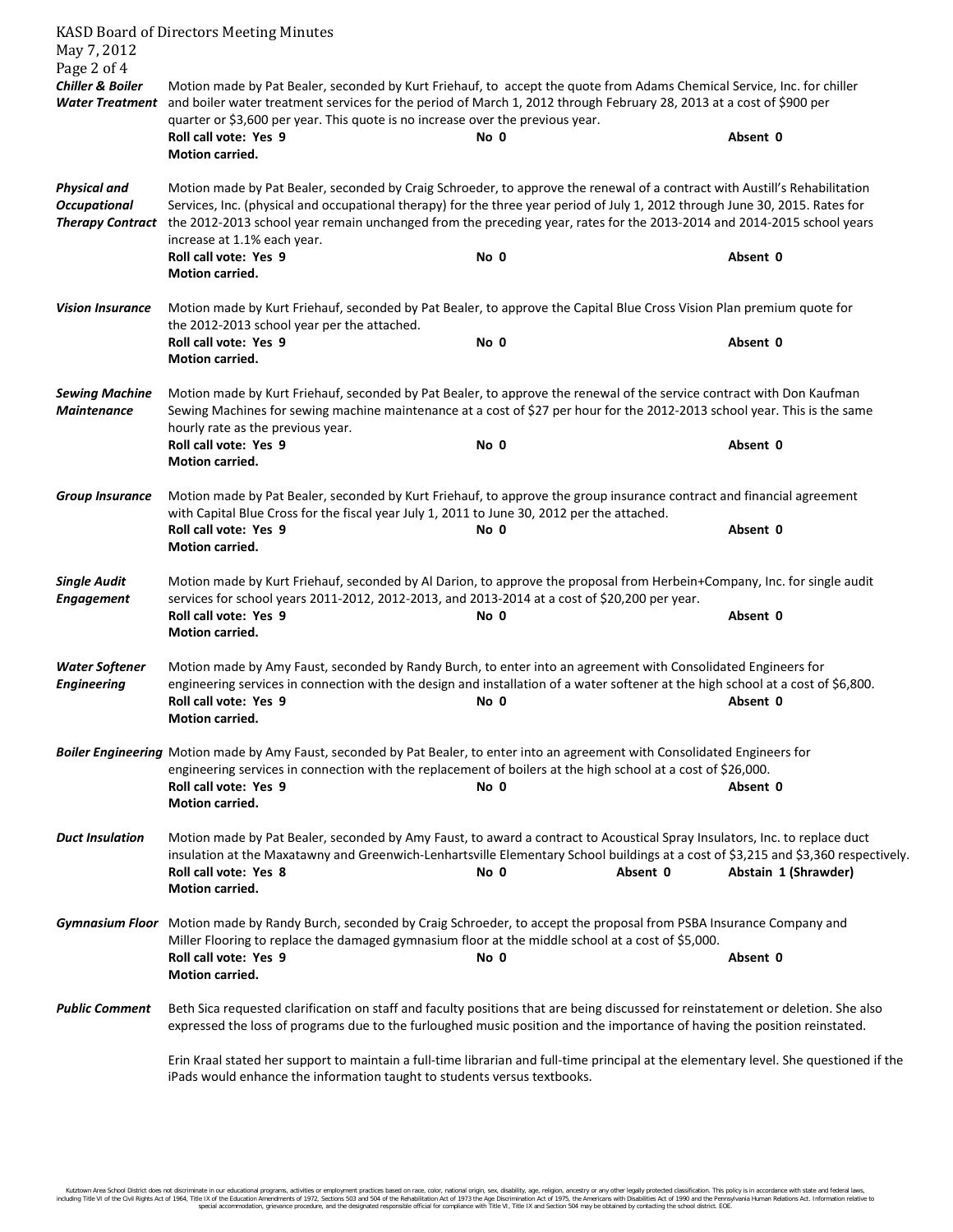| May 7, 2012                            | <b>KASD Board of Directors Meeting Minutes</b>                                                                                                                                                  |                       |                      |  |  |  |  |
|----------------------------------------|-------------------------------------------------------------------------------------------------------------------------------------------------------------------------------------------------|-----------------------|----------------------|--|--|--|--|
| Page 3 of 4<br><b>Discussion Items</b> | 2012-2013 Budget                                                                                                                                                                                |                       |                      |  |  |  |  |
|                                        | Motion made by Kurt Friehauf, seconded by Amy Faust, to remove from the budget the \$125,000 savings from the<br>elimination of an elementary principal through attrition.                      |                       |                      |  |  |  |  |
|                                        | Roll call vote: Yes 8<br><b>Motion carried.</b>                                                                                                                                                 | No 1 (Darion)         | Absent 0             |  |  |  |  |
|                                        | Motion made by Jim Shrawder, seconded by Pat Bealer, to create in the budget a savings of \$25,000 for a change in<br>personnel through retirement of an elementary principal.                  |                       |                      |  |  |  |  |
|                                        | Roll call vote: Yes 8<br><b>Motion carried.</b>                                                                                                                                                 | No 1 (Darion)         | Absent 0             |  |  |  |  |
|                                        | Motion made by Jim Shrawder, seconded by Amy Faust, to remove from the budget the lease and purchase of elementary<br>computers.                                                                |                       |                      |  |  |  |  |
|                                        | Roll call vote: Yes 8<br>Motion carried.                                                                                                                                                        | No 1 (Darion)         | Absent 0             |  |  |  |  |
|                                        | Motion made by Jim Shrawder, seconded by Kurt Friehauf, to accept the budget reconciliation, following revisions, as<br>presented.                                                              |                       |                      |  |  |  |  |
|                                        | Roll call vote: Yes 9<br><b>Motion carried.</b>                                                                                                                                                 | No 0                  | Absent 0             |  |  |  |  |
|                                        | Motion made by Kurt Friehauf, seconded by Randy Burch, to direct the administration to advertise for an elementary principal.<br>Roll call vote: Yes 9<br>No 0<br>Absent 0                      |                       |                      |  |  |  |  |
|                                        | <b>Motion carried.</b>                                                                                                                                                                          |                       |                      |  |  |  |  |
|                                        | Motion made by Jim Shrawder, seconded by Kurt Friehauf, to eliminate half days for students.                                                                                                    |                       |                      |  |  |  |  |
|                                        | Motion made by Jim Shrawder, seconded by Kurt Frihauf, to table the motion to eliminate half days for students and to direct the<br>administration to research feasibility and savings.         |                       |                      |  |  |  |  |
|                                        | Roll call vote: Yes 9<br>Motion carried.                                                                                                                                                        | No 0                  | Absent 0             |  |  |  |  |
|                                        | Motion made by Amy Faust, seconded by Jim Shrawder, to direct the administration to create a list of programs and<br>personnel that were created by grant money that has since been eliminated. |                       |                      |  |  |  |  |
|                                        | Roll call vote: Yes 9<br>Motion carried.                                                                                                                                                        | No 0                  | Absent 0             |  |  |  |  |
|                                        | Motion made by Caecilia Holt, seconded by Kurt Friehauf, to reinstate into the budget the elementary music position which<br>was cut in the 2010-2011 school year.                              |                       |                      |  |  |  |  |
|                                        | Motion made by Jim Shrawder, seconded by Amy Faust, to table and discuss in next Executive Session the motion to<br>reinstate into the budget the elementary music position.                    |                       |                      |  |  |  |  |
|                                        | Roll call vote: Yes 4 (Bealer, Faust, Schroeder, Shrawder)<br><b>Motion not carried.</b>                                                                                                        | No 5                  | Absent 0             |  |  |  |  |
|                                        | Motion made by Caecilia Holt, seconded by Kurt Friehauf, to reinstate into the budget the elementary music position which<br>was cut in the 2010-2011 school year.                              |                       |                      |  |  |  |  |
|                                        | Roll call vote: Yes 7<br>Motion carried.                                                                                                                                                        | No 2 (Faust, Ziegler) | Absent 0             |  |  |  |  |
|                                        | Motion made by Amy Faust, seconded by Kurt Friehauf, to direct the administration to reinstate/recall, and advertise if<br>needed, the elementary librarian position.                           |                       |                      |  |  |  |  |
|                                        | Roll call vote: Yes 8<br><b>Motion carried.</b>                                                                                                                                                 | No 0                  | Absent 1 (Schroeder) |  |  |  |  |
|                                        |                                                                                                                                                                                                 |                       |                      |  |  |  |  |